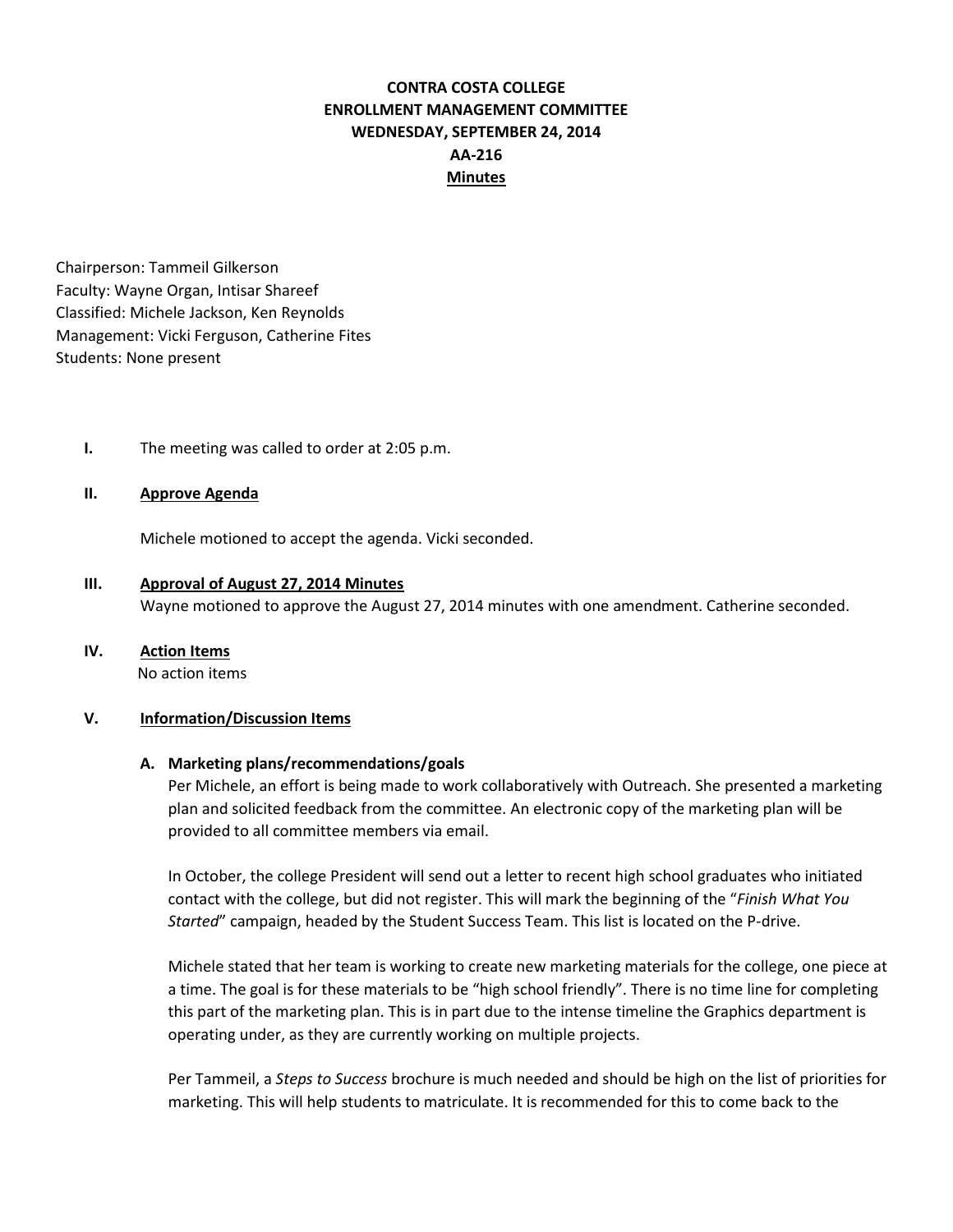committee as a draft. Michele stated that the brochure will be created by the expiration of the current semester.

Per Michele, a social media campaign is in the works. The District has expressed great interest in developing this type of campaign and is in full support of the college's efforts. Michele stated that the college is currently looking at different vendors and "hearing what they have to say". Comcast has presented to the college, but Michele believes the Bay Area News is more "people driven" and has a "longer reach". The goal is to select a vendor that is able to accommodate the college's unique set of needs.

Electronic advertisements and newsletters are on the list of types of marketing tools the college is considering. Michele shared that when marketing information is filtered through the District, the cost to the college is significantly reduced because they will pay for a portion.

Michele reiterated that a timeline for these types of projects has not been established. Intisar inquired about whether it is a personnel issue. She posed the idea of hiring additional employees in the Graphics Department. Tammeil stated that she'd put in a bid under Box 2A for a 1.0 position for Social Marketing and it was not approved. Tammeil suggested creating a prioritized list of marketing tasks/projects to use as a tool to get more projects completed with limited time.

Intisar stated that Box 2A is a competitive process and it is important for staff and faculty to be supportive of one another in getting positions that will benefit the college holistically. She offered the idea of "joining forces" as way to get more positions. She also posed the idea of seeking the creative input of people who are not employees of the college. This, coupled with the technical input of professionals might be effective.

Ken posed the idea of hiring an hourly employee in the Graphics Department. Tammeil stated that she would introduce this in a Box 2A meeting for Classified and converse with Ericka Greene, the Interim Classified Student President about what Classified needs. Intisar stated that the messaging should be "what is best for the college".

Michele spoke about "re-branding" based on the college's new look. She clarified that she speaks of "rebranding" as a concept. Tammeil shared her desire for the college to develop a design philosophy to brand from, using design aesthetics. She also stated that finding out what "speaks to our students" is a critical piece of the marketing plan. Most agreed that it would be helpful to come up with four or five ideas for a marketing theme and solicit feedback/input from students. This is a process that can be repeated each year.

Michele stated that it "used to work like this". The Scheduling & Catalog Committee would collaborate on the "look" the college was going for. This group would convey these ideas to Tim Gleason, the college's Graphic Designer who would then develop marketing materials based on those ideas. Intisar shared that she believes the college could benefit greatly from getting students' input. She stated that this will help the college to "get on target with our vision". Michele stated that she has tried once to little avail.

Wayne posed the question of "how do we get students involved". Vicki stated that we have a new Associated Student Union (ASU) President, and other positions are also being filled. Michele posed the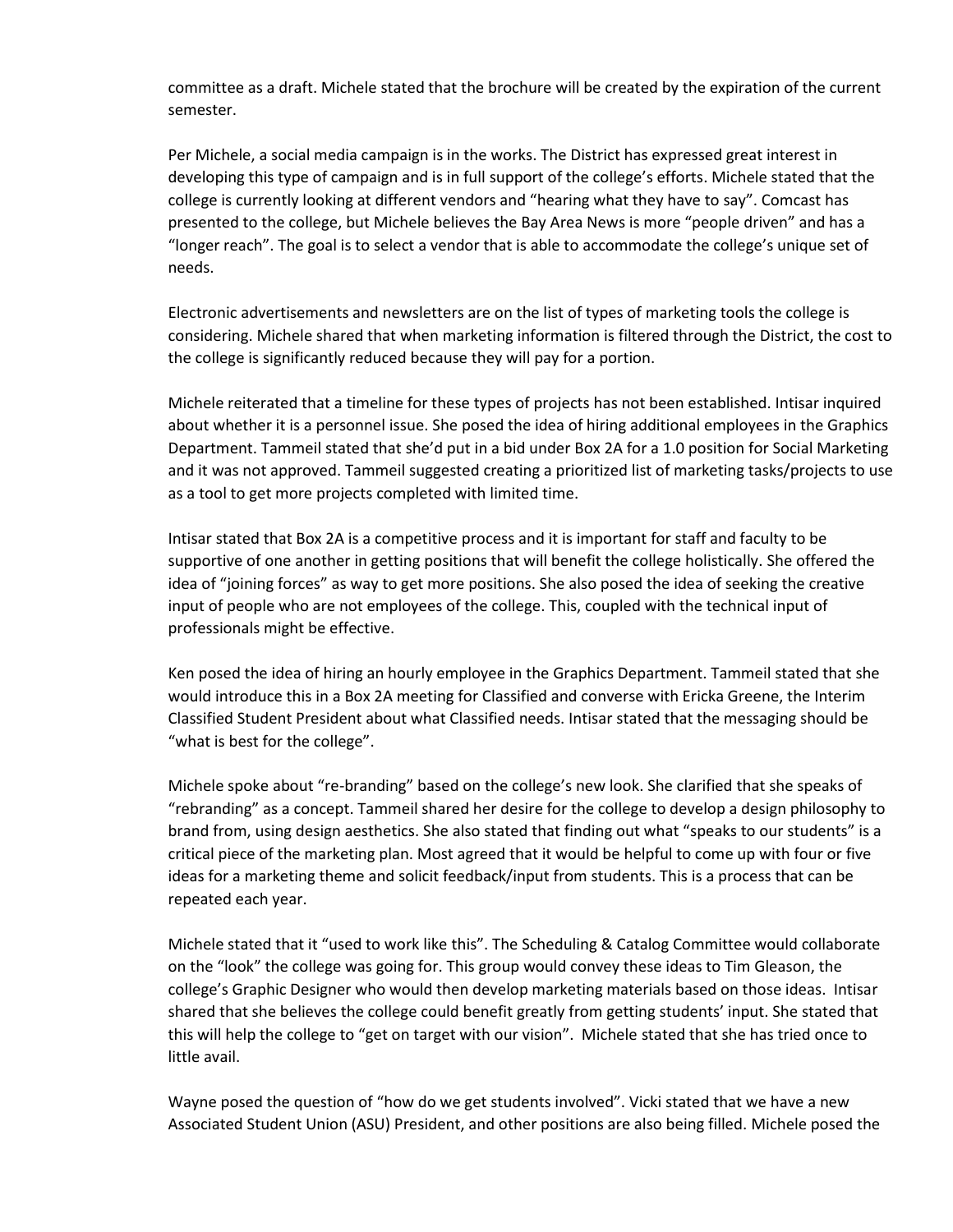idea of getting students enrolled in Ellen Seidler's Graphics class involved in the college's Marketing efforts.

Tammeil suggests "branding" as an agenda item in order to have a concentrated conversation on what the word "brand' means for the college. Vicki reiterated Intisar's idea of getting students involved. She is of the belief that students offer "fresh eyes" and would be able to provide useful feedback on potential "branding" movements/decisions. She introduced the idea of inviting student ambassadors to the committee's next meeting. All members present, were in agreement. Tammeil stated that she would like to create a couple of new branding pieces and present these along with a few that have been used in the past to students. Intisar stated that this could be effective because it provides students a historical idea of the college's brand.

Michele stated that based on the college's marketing history, "branding changes with administration". She believes it will be helpful to Tim Gleason in the Graphics Department to receive ideas from others (Administration/Faculty?) to develop marketing materials. Ken posed the idea of taking the "hole" in the middle of campus and changing it to a positive through the use of images that covey the message of "moving forward". His idea is to use color to signify "where we are" in building process for the new campus.

Tim Gleason, Ellen Seidler and student ambassadors will be invited to the next meeting. Vicki stated that she will try to invite student workers from Student Services.

Michele stated that the college has no focal point. All colleges have an entrance. The campus' current signage is not "welcoming" and should be improved. This primarily references the concrete signs located at various locations on campus. The idea of soliciting bids for a permanent sign was introduced. The college would work collaboratively with an artist to create a new design. The electronic billboards throughout campus are positioned in a way that deems them less useful. Castro, Mills and Mission Bell were identified as locations where signage is needed/critical because they mark the entrances to the campus.

Per Tammeil, in the next meeting the committee will decide if they will draft a letter with recommendations for college signage to College Council. This committee has the authority to make recommendations for what the college needs. The President will then make a decision. There may be bond money available to fund this project.

The committee also talked about putting in new light posts and attaching flags with images. The images can be used to promote "who is here". Students and staff will be showcased on these flags. Vicki stated that the light posts along the route from the bus stop to the Student Services Center can also be used. Michele will develop a "live" agenda.

## **B. Outreach Plan 2014-2015**

Vicki shared a documents outlining the college's Outreach Plan and an email to feeder high school. There will be a "CCC is Your First Choice" workshop. She stated that the college has been invited to high schools in this county and others. Vicki is contacting high school Vice Presidents as part of the relationship building component of Outreach. The college will also provide assistance to high school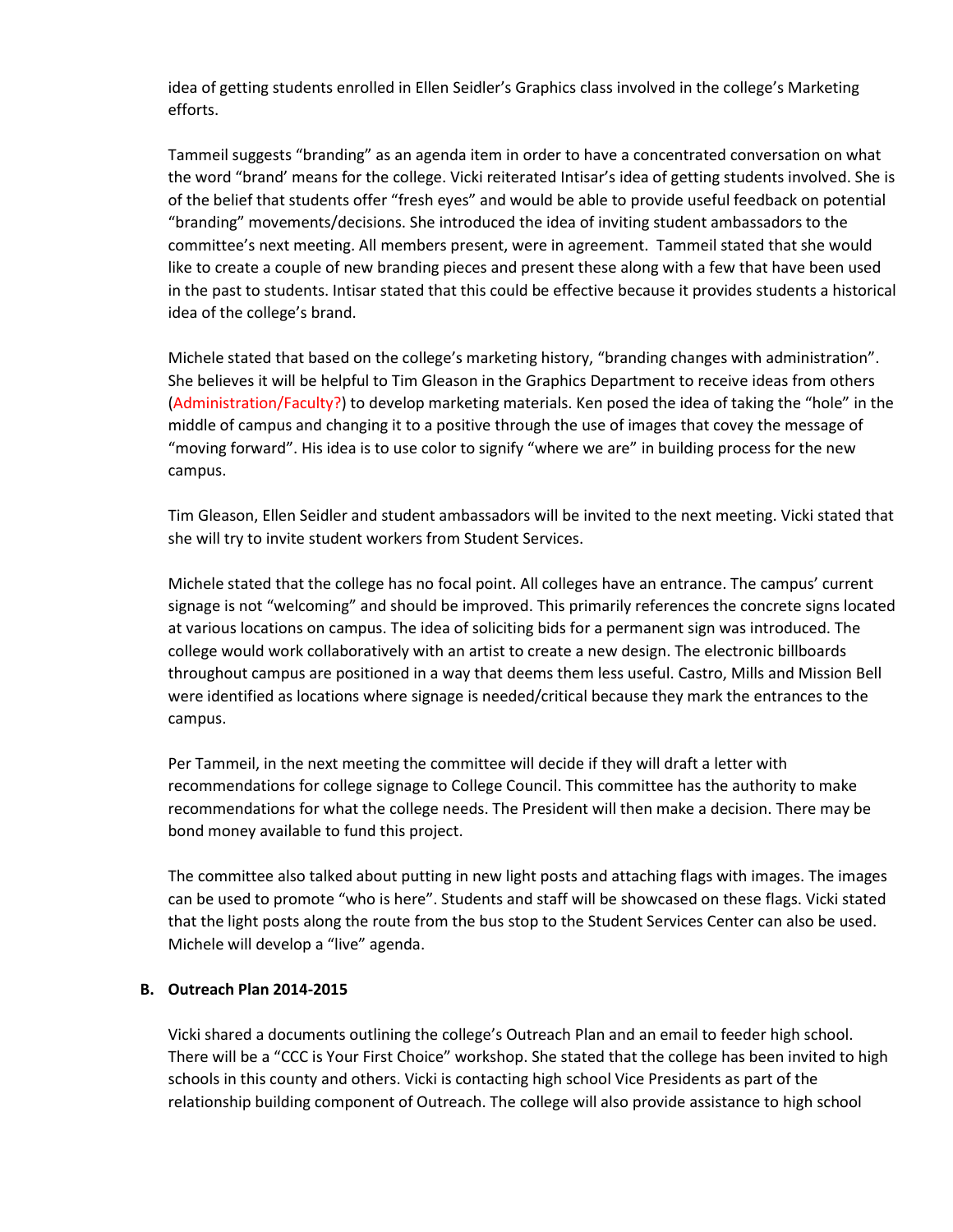juniors and seniors in completing the 2014-2015 FASFA. This will be a prep for the March 2<sup>nd</sup> "Early Bird" deadline.

Per Vicki, the decision has been made to re-focus "*Super Saturday".* The efforts will be more concentrated. The consensus is that the college needs to do something "college-wide", possibly an "Open House". This will potentially be a remedy for the challenges of "*Super Saturday*". This will provide another opportunity to interface with people/organizations in the community.

Intisar posed the idea of a stimulating activity to convey "good teaching". This would require faculty participation. The goal is to give a good first impression to parents and students. Faculty members will give a lecture that is taught in their courses. This would be integrated into "Open House". Going forward, "*Super Saturday*" will focus on highlighting programs. There was some feedback that there should be no tabling. The construction project inhibits the college's ability to have a "real" "Open House". Tammeil is of the opinion that for the next "*Super Saturday"*, the focus should be programs, with registration taking place in labs later.

Timing is an issue when planning events with high school students. It is important to consider prom and other activities to increase student participation. The idea of reserving the gym and recreating the UNFC model was posed for "Open House". The start time would be 9:00am instead of 8:00am with a continental breakfast.

Catherine suggested a survey to identify how students "heard about us", as a way to identify which Outreach efforts are most effective. There was also a suggestion to survey students who visit the Welcome Center to determine what is attracting students. Tammeil stated that this method may not provide the information the college is seeking because not every student who visits the Welcome Center is a new student.

Some members expressed a desire for more support from the District Office in our effort to attract new students, hence increasing enrollment. Intisar stated that the focus should be on determining why students in this area are opting to matriculate colleges in other areas. Michele stated that she believes the District should assume a leadership role in this effort so students will see us as a "district". For example, the Peralta District has one schedule. Tammeil stressed the importance of highlighting "what we do" and sharing our story of positives through Marketing, and reiterated the idea of highlighting faculty and students.

## **C. Early Alert/Retention Alert**

Title III funds were used to purchases ACES Early Alert Tracking System and the college cannot bring it back. Per the Vice Chancellor, it can be costly and it is obsolete. Wayne stated that the next step is determining the effectiveness of current programs that employ Early Alert, i.e. Football and EOPS.

LMC purchased Elucian and it is available to broker at no cost to the college. The concern is that due to staffing issues, it might be difficult to operate efficiently. It is unclear who the information would be submitted to for follow-up. LMC has stated that this program has not operated particularly well for their campus and they are in the process of reworking it.